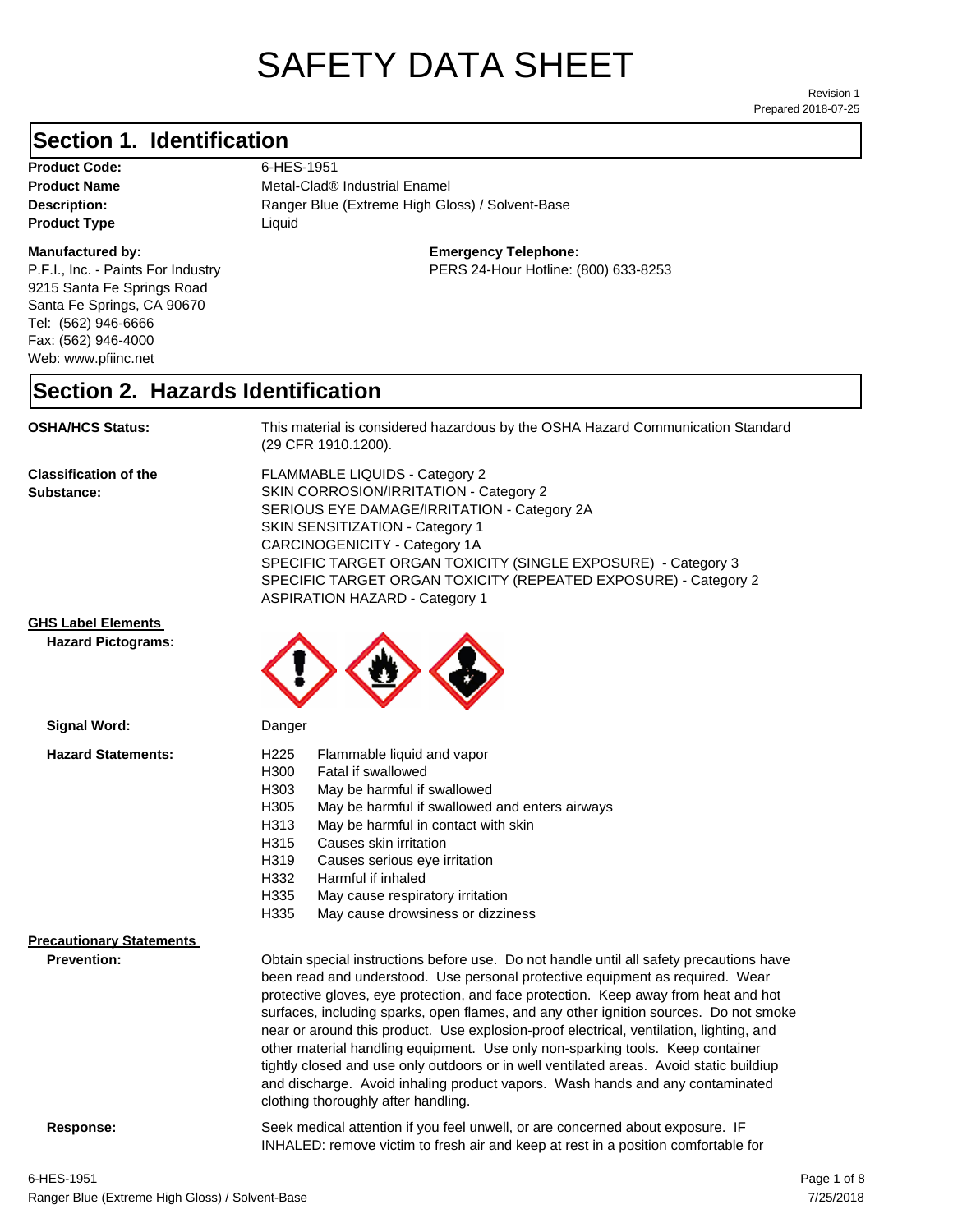| <b>Storage &amp; Disposal:</b>              | breathing. IF SWALLOWED: contact a poison control center or physician immediately.<br>Do not induce vomiting. IN CASE OF SKIN OR HAIR CONTACT: remove all<br>contaminated clothing, and wash skin with soap and water. If irritation or rash occurs,<br>get medical attention. IF IN EYES: rinse with copious amounts of water for several<br>minutes. Remove contact lenses, if present and easy to do so. If eye irritation persists,<br>seek medical attention.<br>Store in a locked and secure environment. Store in a cool, well ventilated area away<br>from direct sunlight and heat. Dispose of contents and container in accordance with all<br>local, regional, state, and federal regulations.                                                                                                                                                                                                                                                                                                                |
|---------------------------------------------|--------------------------------------------------------------------------------------------------------------------------------------------------------------------------------------------------------------------------------------------------------------------------------------------------------------------------------------------------------------------------------------------------------------------------------------------------------------------------------------------------------------------------------------------------------------------------------------------------------------------------------------------------------------------------------------------------------------------------------------------------------------------------------------------------------------------------------------------------------------------------------------------------------------------------------------------------------------------------------------------------------------------------|
| <b>Supplemental Label</b><br>Elements:      | Ensure adequate ventilation at all times when using this product and when sanding the<br>dried film. Wear an appropriate, NIOSH approved particulate respirator. Follow all<br>respirator manufacturer's directions for proper use. Abrading or sanding this product's<br>dried film may release crystalline silica which has been shown to cause lung damage<br>and may cause cancer following long term exposure. Rags, sandpaper, steel wool,<br>and other abrading materials or waste containing this product may spontaneously<br>combust when improperly disposed of. Product contains solvents which can cause<br>permanent brain and nervous system damage. Intentional misuse by concentrating<br>and inhaling the contents of this product can be harmful or fatal. Do not transfer<br>contents to another container.<br>PROPOSITION 65 WARNING: this product contains chemicals known to the State of<br>California to cause cancer and birth defects or other reproductive harm.<br>FOR INDUSTRIAL USE ONLY. |
| <b>Hazards not otherwise</b><br>classified: | None known.                                                                                                                                                                                                                                                                                                                                                                                                                                                                                                                                                                                                                                                                                                                                                                                                                                                                                                                                                                                                              |

## **Section 3. Composition/Information on Ingredients**

| Chemical Name / CAS No                                                       |
|------------------------------------------------------------------------------|
| Calcium Carbonate<br>1317-65-3<br>10 to 20%                                  |
| Regular Mineral Spirits<br>64741-41-9<br>10 to 20%<br>Vapor Pressure: 2 mmHg |
| Naphtha<br>64742-89-8<br>5 to 10%<br>Vapor Pressure: 12 mmHg                 |
| Xylene<br>1330-20-7<br>1 to 5%<br>Vapor Pressure: 1.06 kPa                   |
| <b>Mineral Spirits</b><br>8052-41-3<br>1 to 5%<br>Vapor Pressure: 2 mmHg     |
| Acetone<br>67-64-1<br>1 to 5%<br>Vapor Pressure: 30.796 kPA                  |

## **Section 4. First Aid Measures**

#### **Description of First Aid Measures**

| <b>Eve Contact:</b> | Immediately flush eyes with copious amounts of water. Remove any contact lenses.<br>Rinse for at least 10 minutes. Get medical attention.                                        |
|---------------------|----------------------------------------------------------------------------------------------------------------------------------------------------------------------------------|
| Inhalation:         | Remove victim to fresh air and maintain in a rest position comfortable for breathing. If<br>fumes are still present, all rescuers should wear appropriate respirators. If victim |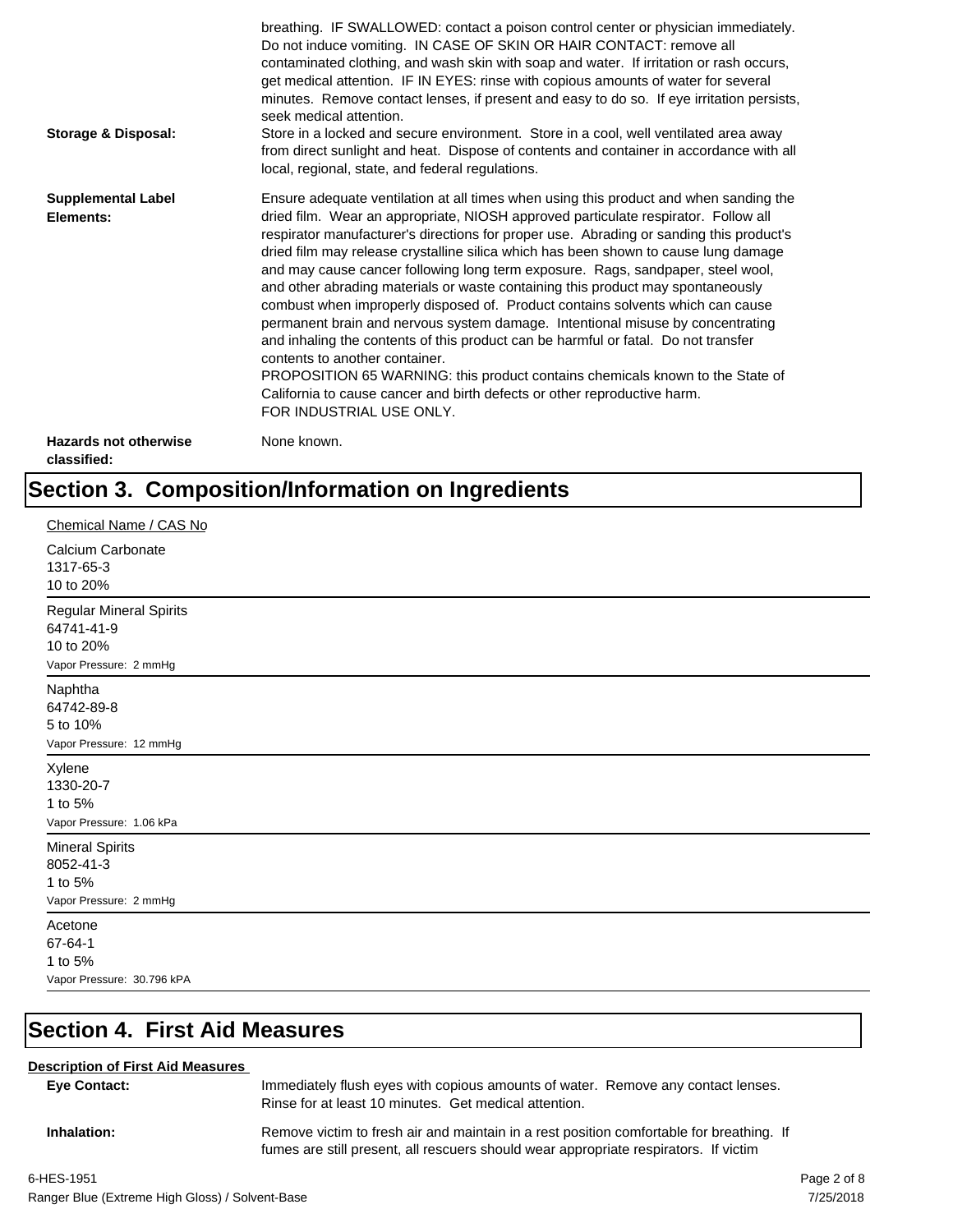| <b>Skin Contact:</b>                                | exhibits irregular breathing, trained personnel should provide artificial respiration or<br>oxygen. Mouth-to-mouth resuscitation may be dangerous. If necessary, contact a<br>poison control center or physician immediately. If victim is unconscious, place in a<br>recovery position and seek medical help immediately. Maintain an open airway for the<br>victim.<br>Wash affected areas with soap and water. Remove contaminated clothing and shoes.<br>Continue to rinse the affected area for at least ten minutes. Get medical attention if<br>discomfort continues. Avoid further exposure in the event of any symptoms or<br>complaints.                                                                                                                                                                                    |
|-----------------------------------------------------|---------------------------------------------------------------------------------------------------------------------------------------------------------------------------------------------------------------------------------------------------------------------------------------------------------------------------------------------------------------------------------------------------------------------------------------------------------------------------------------------------------------------------------------------------------------------------------------------------------------------------------------------------------------------------------------------------------------------------------------------------------------------------------------------------------------------------------------|
| Ingestion:                                          | If product is ingested, contact a poison control center or a physician immediately. Do<br>not induce vomitting. Rinse mouth with water and remove dentures, if any. Remove<br>victim to fresh air and keep at rest in a comfortable position to facilitate breathing. If<br>the victim is conscious and the product has been swallowed, provide small quantities of<br>water to drink. Cease if the victim feels sick, as vomitting may be dangerous.<br>Aspiration hazard if swallowed. This product can enter the lungs and cause damage.<br>If vomitting occurs, the head should be kept low so that vomit does not enter the lungs.<br>Never administer anything by mouth to an unconscious person. If unconscious, place<br>in a recovery position while medical attention is sought. Maintain an open airway for<br>the victim. |
| <b>Potential Acute Health Effects</b>               |                                                                                                                                                                                                                                                                                                                                                                                                                                                                                                                                                                                                                                                                                                                                                                                                                                       |
| <b>Eye Contact:</b>                                 | Causes serious eye irritation.                                                                                                                                                                                                                                                                                                                                                                                                                                                                                                                                                                                                                                                                                                                                                                                                        |
| Inhalation:                                         | Can cause central nervous system depression. May cause drowsiness and dizziness<br>as well as respiratory irritation.                                                                                                                                                                                                                                                                                                                                                                                                                                                                                                                                                                                                                                                                                                                 |
| <b>Skin Contact:</b>                                | Causes skin irritation. May cause an allergic skin reaction.                                                                                                                                                                                                                                                                                                                                                                                                                                                                                                                                                                                                                                                                                                                                                                          |
| Ingestion:                                          | Can cause central nervous system depression. May be fatal if swallowed and allowed<br>to enter airways. Irritating to mouth, throat and stomach.                                                                                                                                                                                                                                                                                                                                                                                                                                                                                                                                                                                                                                                                                      |
| <b>Over-Exposure Signs &amp; Symptoms</b>           |                                                                                                                                                                                                                                                                                                                                                                                                                                                                                                                                                                                                                                                                                                                                                                                                                                       |
| <b>Eye Contact:</b>                                 | Adverse symptoms may include: pain or irritation, watering, redness.                                                                                                                                                                                                                                                                                                                                                                                                                                                                                                                                                                                                                                                                                                                                                                  |
| Inhalation:                                         | Adverse symptoms may include: respiratory tract irritation, coughing, nausea or<br>vomiting, headache, drowsiness or fatigue, dizziness or vertigo, unconsciousness.                                                                                                                                                                                                                                                                                                                                                                                                                                                                                                                                                                                                                                                                  |
| <b>Skin Contact:</b>                                | Adverse symptoms may include: irritation, redness.                                                                                                                                                                                                                                                                                                                                                                                                                                                                                                                                                                                                                                                                                                                                                                                    |
| Ingestion:                                          | Adverse symptoms may include: nausea, vomiting.                                                                                                                                                                                                                                                                                                                                                                                                                                                                                                                                                                                                                                                                                                                                                                                       |
|                                                     | Indication of immediate medical attention and special treatment needed                                                                                                                                                                                                                                                                                                                                                                                                                                                                                                                                                                                                                                                                                                                                                                |
| <b>Notes to Physician:</b>                          | Treat symptomatically. Contact poison treatment specialists if large quantities have<br>been ingested or inhaled.                                                                                                                                                                                                                                                                                                                                                                                                                                                                                                                                                                                                                                                                                                                     |
| <b>Specific Treatments:</b>                         | None specified.                                                                                                                                                                                                                                                                                                                                                                                                                                                                                                                                                                                                                                                                                                                                                                                                                       |
| <b>Protection of First Aid</b><br><b>Providers:</b> | No action should be taken involving any personal risk or without proper training. If<br>fumes are still present, rescuers should wear appropriate respirators or a self<br>contained breathing apparatus. Mouth-to-mouth resuscitation may be dangerous for<br>the first aid provider. Wash all contaminated clothing with soap and water before<br>removal.                                                                                                                                                                                                                                                                                                                                                                                                                                                                          |

## **Section 5. Fire Fighting Measures**

| <b>Extinguishing Media</b>                        |                                                                                                                                                                                                                                                                                                                                                                                                                   |
|---------------------------------------------------|-------------------------------------------------------------------------------------------------------------------------------------------------------------------------------------------------------------------------------------------------------------------------------------------------------------------------------------------------------------------------------------------------------------------|
| Suitable Media:                                   | Dry chemical, CO2, water spray (fog), foam, dry sand.                                                                                                                                                                                                                                                                                                                                                             |
| Unsuitable Media:                                 | Do not use water jet.                                                                                                                                                                                                                                                                                                                                                                                             |
| <b>Specific Hazards:</b>                          | The material contains flammable liquid and vapor. Closed containers may explode<br>when exposed to extreme heat as a result of buildup of steam. Vapors may form<br>explosive mixtures with air. Vapors can travel to a source of ignition and flash back.<br>Keep containers tightly closed and isolate from heat, electrical equipment, sparks, and<br>open flames. No unusual fire or explosion hazards noted. |
| <b>Special Firefighting</b><br><b>Procedures:</b> | Water may be used to cool closed containers to prevent pressure buildup and possible<br>autoignition or explosion. Evacuate area and fight fire from safe distance. Containers<br>may explode when heated. Firefighters should wear appropriate protective equipment                                                                                                                                              |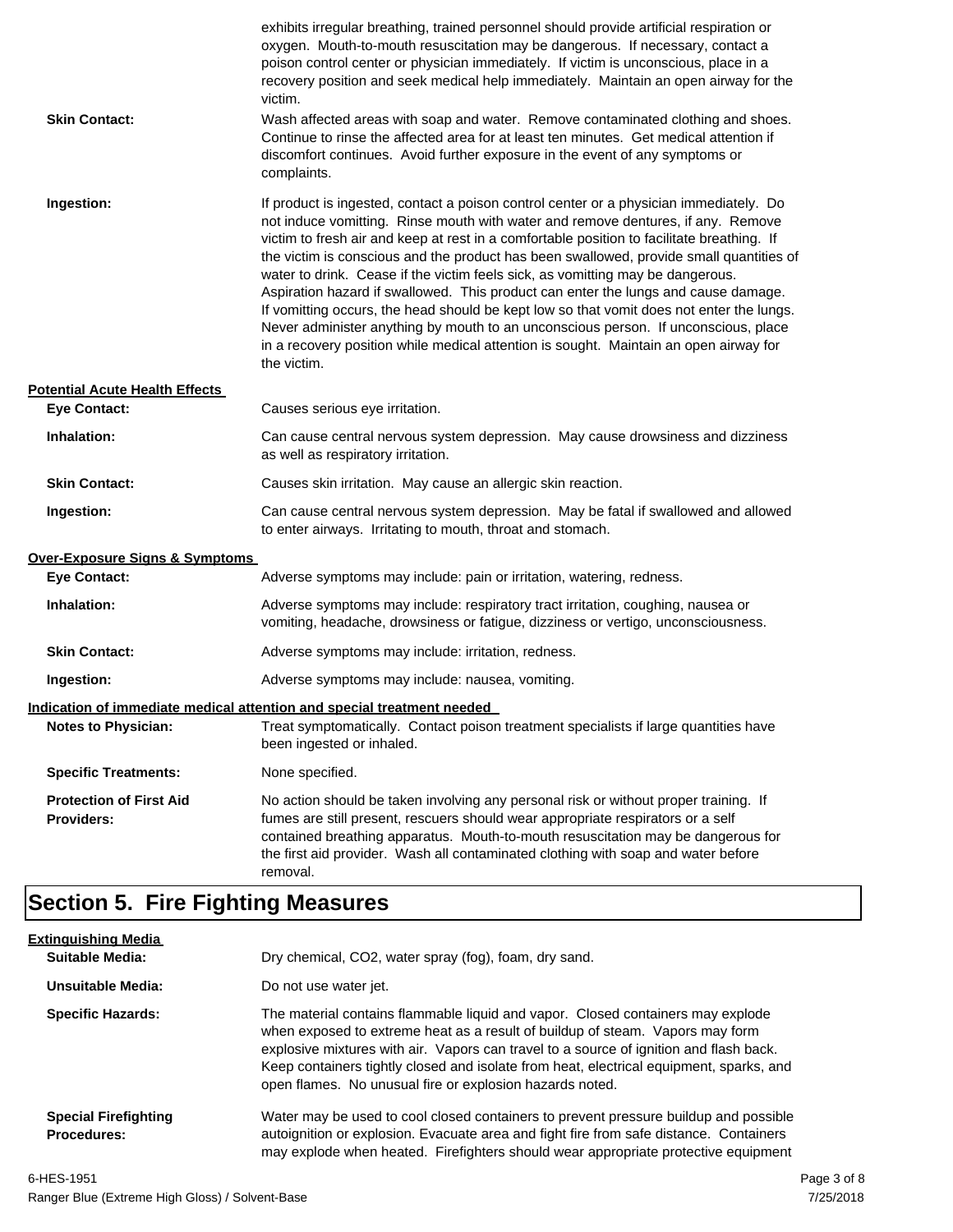## **Section 6. Accidental Release Measures**

| <b>Environmental Precautions:</b>                               | Avoid dispersal of spilled material and runoff from contacting soil, waterways, drains,<br>and sewers. Inform the relevant authorities if the product has caused environmental<br>pollution.                                                                                                                                                                                                                                                                                                                                                                                        |
|-----------------------------------------------------------------|-------------------------------------------------------------------------------------------------------------------------------------------------------------------------------------------------------------------------------------------------------------------------------------------------------------------------------------------------------------------------------------------------------------------------------------------------------------------------------------------------------------------------------------------------------------------------------------|
| <b>Steps to be Taken if Material</b><br>is Released or Spilled: | Contain spilled liquid with sand or earth. Do not use combustible materials such as<br>sawdust. Eliminate all ignition sources and use explosion-proof equipment. Place<br>material in a container and dispose of according to local, regional, state, and federal<br>regulations. Ventilate area and remove product with inert absorbent and non-sparking<br>tools. Do not incinerate closed containers.                                                                                                                                                                           |
| <b>Small Spills:</b>                                            | Stop leak if doing so can be done without risk. Remove containers from spill area.<br>Use non-sparking tools. Dilute with water and mop up if water-soluble. If not<br>water-soluble, absorb with inert dry material and place in appropriate waste container.<br>Dispose of via a licensed waste disposal contractor.                                                                                                                                                                                                                                                              |
| Large Spills:                                                   | Stop leak if doing so can be done without risk. Remove containers from spill area.<br>Use non-sparking tools. Approach the release from upwind. Prevent entry into<br>sewers, waterways, basements, or confined areas. Wash spillages into an effluent<br>treatment plant or proceed as follows: contain and collect spillage with inert absorbent<br>materials and place in a container for disposal according to local regulations. Dispose<br>of via a licensed waste disposal contractor. See Section 1 for emergency contact<br>information and Section 13 for waste disposal. |

## **Section 7. Handling and Storage**

| Handling: | Wash thoroughly after handling. Eating, drinking, and smoking should be prohibited in<br>areas where this material is handled, stored, and processed. Wash hands and face<br>before eating or drinking. Remove contaminated clothing and launder before reuse.<br>Use only with adequate ventilation. Follow all SDS and label precautions even after<br>container is emptied, as it may retain product residues. Avoid breathing fumes, vapors,<br>or mist. Avoid contact with eyes, skin, and clothing. |
|-----------|-----------------------------------------------------------------------------------------------------------------------------------------------------------------------------------------------------------------------------------------------------------------------------------------------------------------------------------------------------------------------------------------------------------------------------------------------------------------------------------------------------------|
| Storage:  | Store in a dry, cool, well ventilated place. Keep container tightly closed while not in<br>use. Isolate from heat, electrical equipment, sparks, and open flame. Do not store<br>above 120 degrees Fahrenheit. Store large quantities in buildings designed and<br>protected for storage of NFPA Class II combustible liquids. Protect from heat,<br>moisture, and foreign materials.                                                                                                                     |

## **Section 8. Exposure Controls/Personal Protection**

| Chemical Name / CAS No<br>Calcium Carbonate<br>1317-65-3<br>10 to 20%               | <b>OSHA Exposure Limits</b><br>$15 \text{ mg/m}$ | <b>ACGIH Exposure Limits</b><br>10 mg/m3 | <b>Other Exposure Limits</b> |
|-------------------------------------------------------------------------------------|--------------------------------------------------|------------------------------------------|------------------------------|
| <b>Regular Mineral Spirits</b><br>64741-41-9<br>10 to 20%<br>Vapor Pressure: 2 mmHg | 100 ppm                                          | 100 ppm                                  |                              |
| Naphtha<br>64742-89-8<br>5 to 10%<br>Vapor Pressure: 12 mmHg                        | 500 ppm                                          | 300 ppm                                  |                              |
| Xylene<br>1330-20-7<br>1 to 5%<br>Vapor Pressure: 1.06 kPa                          | 100 ppm                                          | 100 ppm                                  |                              |
| <b>Mineral Spirits</b><br>8052-41-3<br>1 to 5%                                      | 100 ppm                                          | 100 ppm                                  |                              |
| 6-HES-1951                                                                          |                                                  |                                          | Page 4 of 8                  |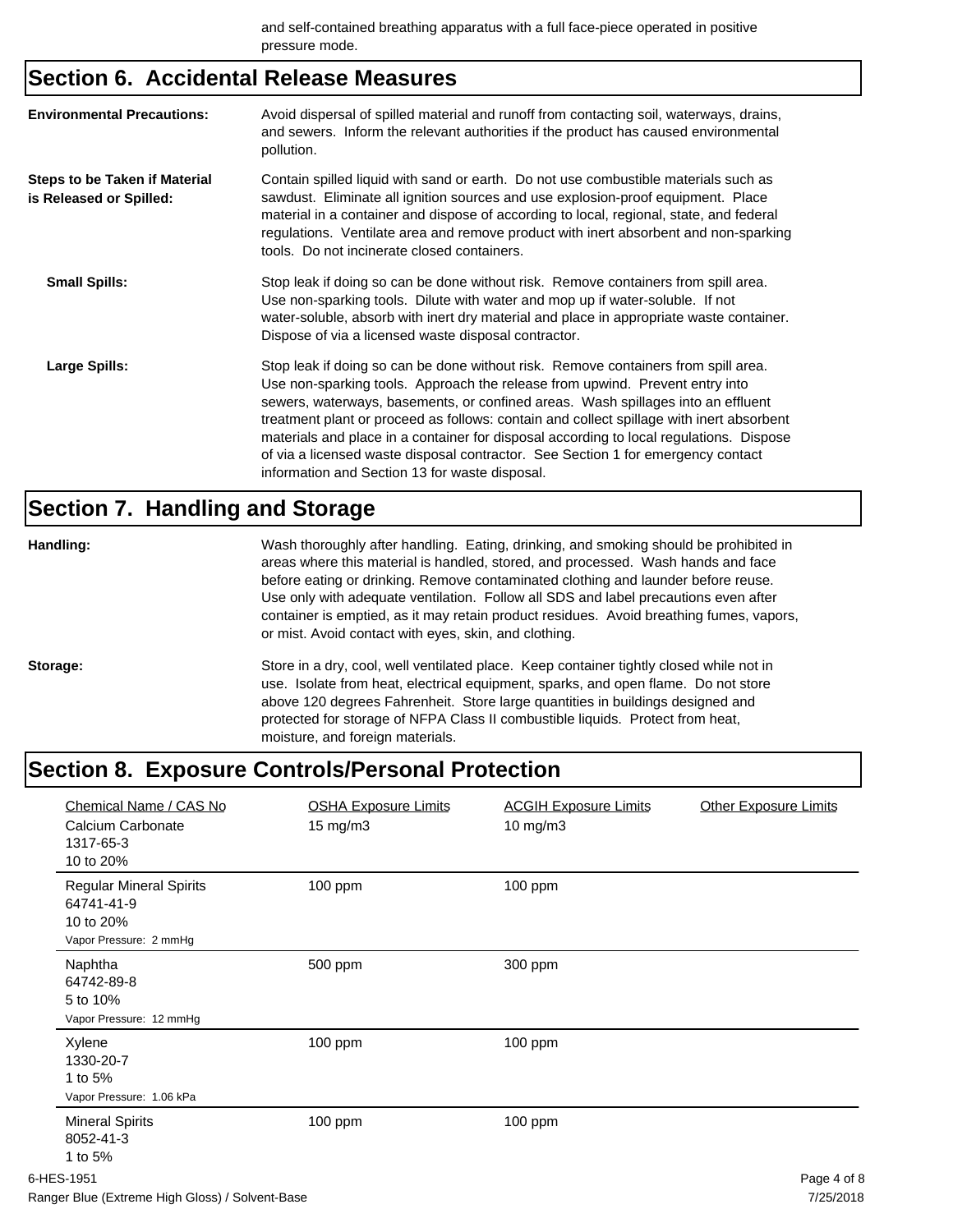| Vapor Pressure: 2 mmHg                                      |                                               |                                                                                                                                                                                                                                                                                                                                                                                                                                                                                                                                                                                                                                                                                                                                                                                               |
|-------------------------------------------------------------|-----------------------------------------------|-----------------------------------------------------------------------------------------------------------------------------------------------------------------------------------------------------------------------------------------------------------------------------------------------------------------------------------------------------------------------------------------------------------------------------------------------------------------------------------------------------------------------------------------------------------------------------------------------------------------------------------------------------------------------------------------------------------------------------------------------------------------------------------------------|
| Acetone<br>67-64-1<br>1 to 5%<br>Vapor Pressure: 30.796 kPA | 1,000 ppm                                     | 500 ppm                                                                                                                                                                                                                                                                                                                                                                                                                                                                                                                                                                                                                                                                                                                                                                                       |
| <b>Engineering Controls:</b>                                |                                               | Use process enclosures, local exhaust ventilation, or other engineering controls to<br>keep worker exposure to airborne contaminants below any recommended or statutory<br>limits. The engineering controls also need to keep gas, vapor, or dust concentrations<br>below any lower explosive limits. Use explosion-proof ventilation equipment.                                                                                                                                                                                                                                                                                                                                                                                                                                              |
| <b>Environmental Controls:</b>                              |                                               | Emissions from ventilation or work process equipment should be checked to ensure<br>they comply with the requirements of environmental protection legislation. In some<br>cases, fume scrubbers, filters, and other engineering modifications to the process<br>equipment may be required to reduce emissions to acceptable levels.                                                                                                                                                                                                                                                                                                                                                                                                                                                           |
| <b>Respiratory Protection:</b>                              | adequate protection.                          | Use a properly fitted, air-purifying or air-fed respirator complying with an approved<br>standard if a risk assessment indicates this is necessary. Respiratory protection<br>programs that meet OSHA 1910.134 and ANSI Z88.2 requirements must be followed<br>when workplace conditions warrant a respirator's use. A NIOSH/MSHA approved<br>respirator with an organic vapor cartridge may be permissible under circumstances<br>where airborne concentrations are expected to exceed exposure limits. Protection<br>provided by air purifying respirators is limited. Use a positive pressure, air supplied<br>respirator if there is any potential for an uncontrolled release, exposure levels are not<br>known, or in any circumstances where air purifying respirators may not provide |
| <b>Skin Protection:</b>                                     | used.                                         | Use impervious, chemical resistant gloves to prevent prolonged skin contact and<br>absorption of material through the skin. Nitrile or neoprene gloves may afford<br>adequate protection. Personal protective equipment for the body should be selected<br>based on the task being performed and the risks involved, and should be approved by<br>a specialist before handling this product. Where there is a risk of ignition from static<br>electricity, wear anti-static protective clothing. For best protection, the clothing should<br>include anti-static boots, gloves, and overalls. Appropriate footwear should always be                                                                                                                                                           |
| <b>Eye Protection:</b>                                      | times to protect against splashes of liquids. | Safety eyewear, such as splash goggles or a full face shield, should be worn at all                                                                                                                                                                                                                                                                                                                                                                                                                                                                                                                                                                                                                                                                                                           |
| <b>Hygienic Measures:</b>                                   |                                               | Wash thoroughly with soap and water before eating, drinking, or smoking. Remove<br>contaminated clothing immediately and launder before reuse.                                                                                                                                                                                                                                                                                                                                                                                                                                                                                                                                                                                                                                                |
|                                                             |                                               |                                                                                                                                                                                                                                                                                                                                                                                                                                                                                                                                                                                                                                                                                                                                                                                               |

#### **Section 9. Physical and Chemical Properties** Physical State: Liquid

| riiysidal oldie.              | Liyulu            |
|-------------------------------|-------------------|
| Odor:                         | Solvent odor      |
|                               |                   |
| Vapor Density                 | Heavier than air  |
| Vapor Density                 | 4.19              |
| Vapor Pressure                | 6 kPA             |
| <b>Evaporation Rate</b>       | Slower than ether |
| Boiling Range                 | 56 to 157 C       |
| Specific Gravity (SG)         | 1.052             |
| Material VOC (Lb / Gal)       | 2.62              |
| Material VOC $(g/L)$          | 314.06            |
| Coating VOC (Lb/Gal)          | 2.68              |
| Coating VOC (g/L)             | 321.62            |
| Flash Point:                  | 32 C (90 F)       |
| Autoignition:                 | Will not occur    |
| LEL:                          | $1.0 \%$          |
| UEL:                          | 12.8%             |
| <b>Partition Coefficient.</b> | Not available     |
| n-octanol/water:              |                   |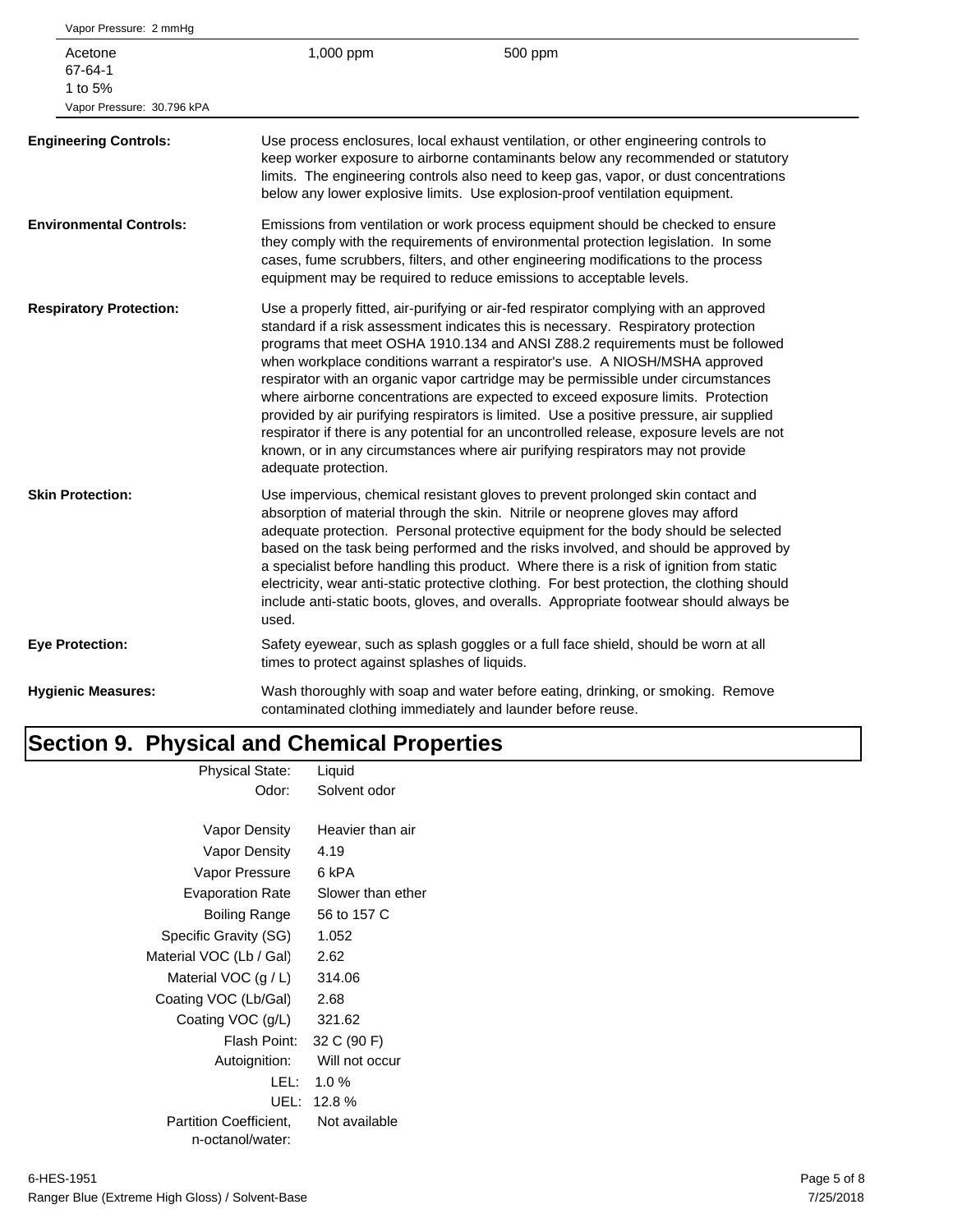## **Section 10. Stability and Reactivity**

| <b>Conditions to Avoid:</b><br>Incompatibility: | Avoid temperatures above 120 degrees Fahrenheit. Avoid all possible sources of<br>ignition. Do not pressurize, cut, weld, braze, drill, or expose containers to heat. Do not<br>allow vapor to accumulate in low or confined areas. Avoid contact with strong acid and<br>strong bases.<br>Incompatible with strong oxidizing agents. |
|-------------------------------------------------|---------------------------------------------------------------------------------------------------------------------------------------------------------------------------------------------------------------------------------------------------------------------------------------------------------------------------------------|
|                                                 |                                                                                                                                                                                                                                                                                                                                       |
| <b>Hazardous Decomposition:</b>                 | By open flame, carbon monoxide and carbon dioxide. When heated to decomposition,<br>product emits acrid smoke and irritating fumes. Contains solvents which may form<br>carbon monoxide, carbon dioxide, and formaldehyde.                                                                                                            |
| <b>Hazardous Polymerization:</b>                | Will not occur under normal conditions.                                                                                                                                                                                                                                                                                               |
| Stability:                                      | The product is stable.                                                                                                                                                                                                                                                                                                                |

### **Section 11. Toxicological Information**

| <u>Effects of Over-Exposure_</u> |                                                                                                                                                                                                                                                                                                                                                                                                                                                                                                                                                                                                                                                                                                                                                                                                                                                                                                                                                                                                                                                                                                                                                                                                                                                                                                                                                                                                                      |  |  |
|----------------------------------|----------------------------------------------------------------------------------------------------------------------------------------------------------------------------------------------------------------------------------------------------------------------------------------------------------------------------------------------------------------------------------------------------------------------------------------------------------------------------------------------------------------------------------------------------------------------------------------------------------------------------------------------------------------------------------------------------------------------------------------------------------------------------------------------------------------------------------------------------------------------------------------------------------------------------------------------------------------------------------------------------------------------------------------------------------------------------------------------------------------------------------------------------------------------------------------------------------------------------------------------------------------------------------------------------------------------------------------------------------------------------------------------------------------------|--|--|
| <b>Eve Contact:</b>              | Causes serious eye irritation.                                                                                                                                                                                                                                                                                                                                                                                                                                                                                                                                                                                                                                                                                                                                                                                                                                                                                                                                                                                                                                                                                                                                                                                                                                                                                                                                                                                       |  |  |
| <b>Skin Contact:</b>             | Prolonged or repeated skin contact may cause irritation. Allergic reactions are<br>possible.                                                                                                                                                                                                                                                                                                                                                                                                                                                                                                                                                                                                                                                                                                                                                                                                                                                                                                                                                                                                                                                                                                                                                                                                                                                                                                                         |  |  |
| Inhalation:                      | Harmful if inhaled. High gas, vapor, mist, or dust concentrations may be harmful if<br>inhaled. Avoid breathing fumes, spray, vapors, or mist. May cause headaches and<br>dizziness. High vapor concentrations are irritating to the eyes, nose, throat, and lungs.<br>Prolonged or excessive inhalation may cause respiratory tract irritation.                                                                                                                                                                                                                                                                                                                                                                                                                                                                                                                                                                                                                                                                                                                                                                                                                                                                                                                                                                                                                                                                     |  |  |
| Ingestion:                       | Harmful or fatal if swallowed. Aspiration hazard if swallowed; can enter lungs and<br>cause damage.                                                                                                                                                                                                                                                                                                                                                                                                                                                                                                                                                                                                                                                                                                                                                                                                                                                                                                                                                                                                                                                                                                                                                                                                                                                                                                                  |  |  |
| <b>Chronic Hazards:</b>          | High concentrations may lead to central nervous system effects (drowsiness,<br>dizziness, nausea, headaches, paralysis, burred vision) and damage. Reports have<br>associated repeated and prolonged occupational overexposure to solvents with<br>permanent brain and nervous system damage. Contains carbon black pigment.<br>Chronic inflammation, lung fibrosis, and lung tumors have been observed in<br>experimental tests involving rats exposed to excessive concentrations of carbon black<br>and several insoluble dust particles for long periods of time. Tumors have not been<br>observed in other species under similar circumstances. Epidemiological studies of<br>North American workers show no evidence of clinically significant negative health<br>effects from occupational exposure to carbon black. Carbon black is listed as a Group<br>2B - Possibly Carcinogenic to Humans, by IARC and is proposed to be listed as A4 -<br>Not Classified as a Human Carcinogen by the American Conference of Governmental<br>Industrial Hygienists. Significant exposure is unlikely during typical application of this<br>product by roller or brush. Risk of overexposure depends on the duration and level of<br>exposure to dust from such processes as repeated sanding of dried surfaces, or<br>inhalation of spray mist, and the actual concentration of carbon black in the product<br>formula. |  |  |
|                                  | Product contains titanium dioxide, which is listed as a Group 2B - Possibly<br>Carcinogenic to Humans by IARC. No significant exposure to titanium dioxide is<br>anticipated while using this product, in which titanium dioxide is bound to other<br>materials including resin and other pigments, during brush or rolling application.<br>Overexposure risks depend on duration and level of exposure to dust, such as from<br>repeated sanding of this product's dried film, or inhalation of spray mist, and the actual<br>concentration of titanium dioxide in the product formula. For additional information,<br>refer to IARC Monograph, Volume 93, 2010.                                                                                                                                                                                                                                                                                                                                                                                                                                                                                                                                                                                                                                                                                                                                                    |  |  |
| <b>Primary Routes of Entry:</b>  | Eye contact, ingestion, inhalation, absorption through the skin, skin contact.                                                                                                                                                                                                                                                                                                                                                                                                                                                                                                                                                                                                                                                                                                                                                                                                                                                                                                                                                                                                                                                                                                                                                                                                                                                                                                                                       |  |  |
| <b>Acute Toxicity Values:</b>    | Acute effects of this product have not been tested. Available data on individual<br>components, if any, will be listed below.                                                                                                                                                                                                                                                                                                                                                                                                                                                                                                                                                                                                                                                                                                                                                                                                                                                                                                                                                                                                                                                                                                                                                                                                                                                                                        |  |  |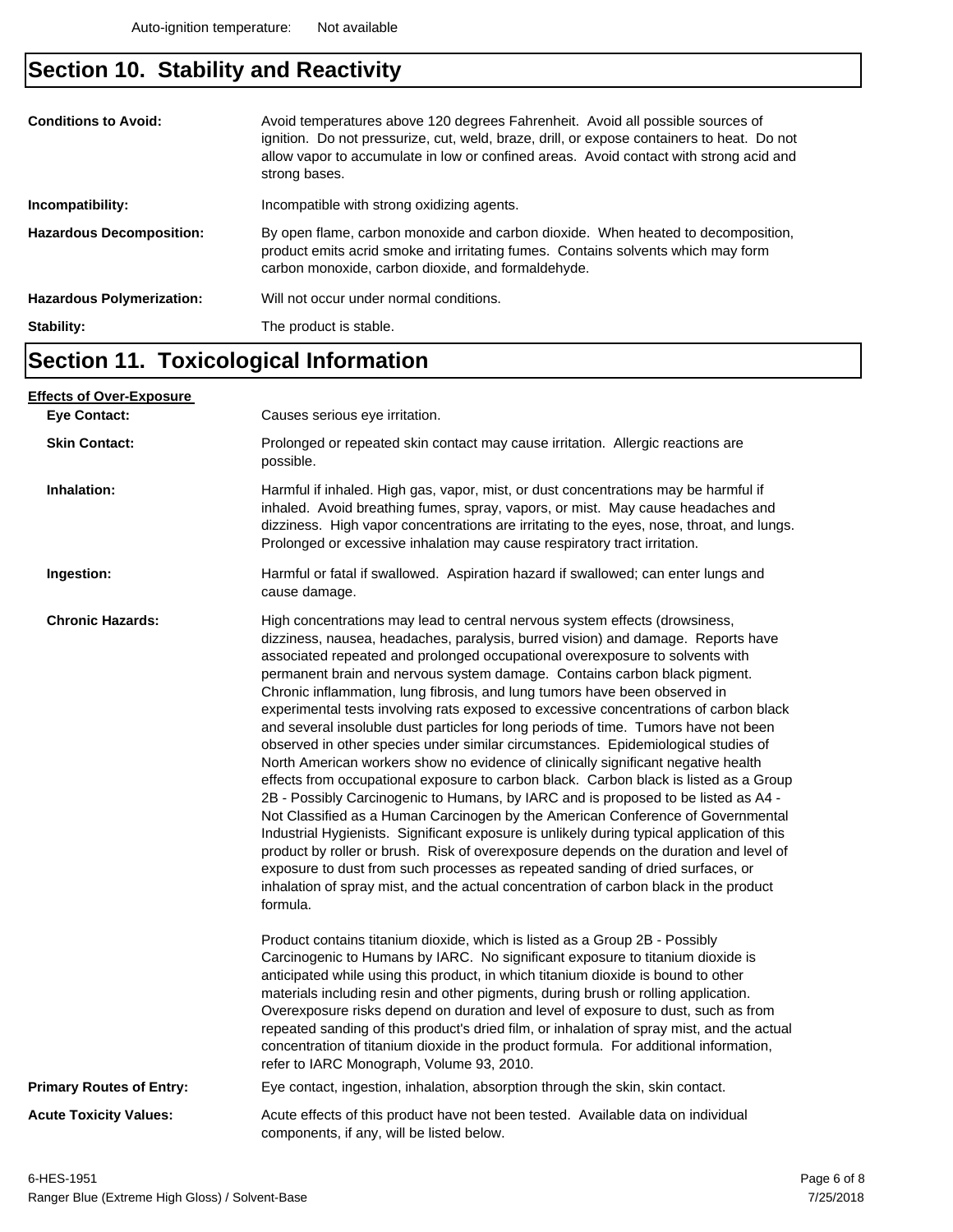**Ecological Information:** Product is a mixture of listed components.

#### **Section 13. Disposal Information**

**Disposal Considerations:** The generation of waste should be avoided or minimized wherever possible. Disposal of this product, solutions, and any by-products should at all times comply with relevant environmental protection regulations and waste disposal regulations, in addition to any local or regional restrictions which may be in effect. Surplus and non-recyclable products should be disposed of via a licensed waste disposal contractor. Waste should not be disposed of untreated to the sewer unless fully compliant with the requirements of all authorities with jurisdiction. Waste packaging should be recycled whenever possible. Incineration or landfill should only be considered when recycling is not feasible. Take care when handling empty containers as they may retain some residual product. Vapor from residue may create a flammable or explosive atmosphere within the used container. Do not expose empty containers to heat or sparks, and do not weld, cut, or grind used containers unless they have been thoroughly cleaned. Avoid contact of spilled material with soil, waterways, drains, and sewer systems.

### **Section 14. Transport Information**

|                          | Domestic (US DOT) | <b>International (IMDG)</b> | Air (IATA) | Canada (TDG) |
|--------------------------|-------------------|-----------------------------|------------|--------------|
| <b>UN Number:</b>        | 1263              | 1263                        | 1263       | 1263         |
| <b>UN Shipping Name:</b> | Paint             | Paint                       | Paint      | Paint        |
| <b>Hazard Class:</b>     | 3                 | 3                           | 3          | 3            |
| <b>Packing Group:</b>    | $\mathsf{I}$      | Ш                           | Ш          | Ш            |
| <b>Limited Quantity:</b> | Yes               | Yes                         | Yes        | Yes          |
|                          |                   |                             |            |              |

**Special Considerations:** The presence of a shipping description for a particular mode of transport does not indicate that the product is packaged suitably for that mode of transport. All packaging should be reviewed for suitability prior to shipment, so that compliance with applicable regulations can be ensured. Compliance with all applicable regulations is the sole responsibility of the person offering the product for transport. Persons loading and unloading dangerous goods should be trained in all the risks associated with the substances at hand, and on all actions to be taken in case of an emergency situation.

#### **Section 15. Regulatory Information**

| <b>U.S. Federal Regulations</b><br><b>CERCLA - SARA Hazard</b><br>Category: | This product has been reviewed according to the EPA hazard categories promulgated by<br>Sections 311 and 312 of the Superfund Amendment and Reauthorization Act of 1986.<br>known as SARA Title III, and is considered to meet the following categories under<br>applicable conditions: |  |  |  |
|-----------------------------------------------------------------------------|-----------------------------------------------------------------------------------------------------------------------------------------------------------------------------------------------------------------------------------------------------------------------------------------|--|--|--|
|                                                                             | Fire Hazard, Acute Health Hazard, Chronic Health Hazard                                                                                                                                                                                                                                 |  |  |  |
| <b>SARA Section 313:</b>                                                    | This product contains the following substances subject to the reporting requirements of<br>Section 313 of Title III of the Superfund Amendment and Reauthorization Act of 1986 as<br>well as 40 CFR Section 372:                                                                        |  |  |  |
|                                                                             | Xylene 1.0 - 5%<br>1330-20-7                                                                                                                                                                                                                                                            |  |  |  |
| <b>Toxic Substances Control</b><br>Act:                                     | This product contains the following chemical substances subject to the reporting<br>requirements of TSCA 12(B) if exported from the United States:                                                                                                                                      |  |  |  |